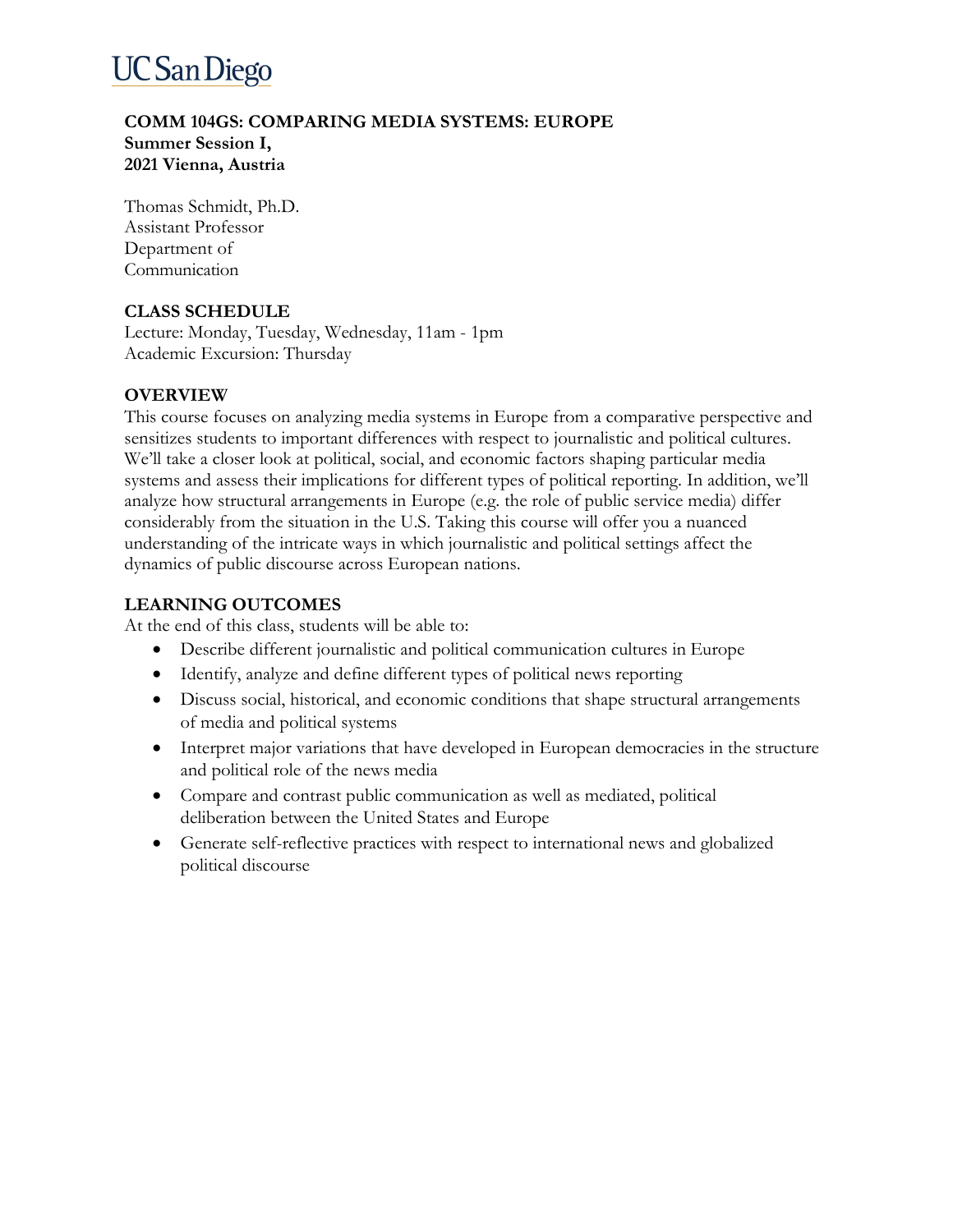## **UC San Diego**

| Week           | Topics        | <b>Texts (see full</b>      | <b>Activities and</b> | <b>Excursions</b> |
|----------------|---------------|-----------------------------|-----------------------|-------------------|
|                |               | citations below)            | <b>Assessments</b>    |                   |
| 1              | Comparing     | Hallin and Mancini,         | Quiz 1                | Foreign           |
|                | Media Systems | Comparing Media Systems     | Guest speaker         | correspondents    |
|                |               | Hanitzsch et al., Worlds of | News protocol 1       | panel (Reuters,   |
|                |               | Journalism                  |                       | Associated        |
|                |               |                             |                       | Press)            |
| $\overline{2}$ | Central/North | Revers, Contemporary        | Quiz 2                | $3$ -day          |
|                | Europe        | Journalism in the US and    | Guest speaker         | excursion to      |
|                |               | Germany                     | News protocol 2       | Prague            |
|                |               |                             |                       | (see above)       |
|                |               |                             |                       |                   |
| $\overline{3}$ | Eastern       | Roudakova, Losing Pravda    | Quiz 3                | Erste             |
|                | Europe        |                             | Weekend Excursion:    | Foundation        |
|                |               |                             | Prague                |                   |
|                |               |                             | News protocol 3       |                   |
| $\overline{4}$ | Southern      | Benson, Shaping             | Quiz 4                | Reporters         |
|                | Europe        | <b>Immigration News</b>     | Guest speaker         | Without Borders   |
|                |               | Christin, Counting Clicks   | News protocol 4       |                   |
| 5              | Europe as     | Albaek et al., Political    | Quiz 5                | International     |
|                | One Public    | Journalism from a           | Guest speaker         | Press Institute   |
|                | Sphere        | Comparative Perspective     | News protocol 5       |                   |
|                |               |                             | Final exam            |                   |

## **COURSE SCHEDULE**

### **References**

- Albaek, Erik, Arjen van Dalen, Nael Jebril, and Claes de Vreese: *Political Journalism in Comparative Perspective*. Oxford: Oxford University Press, 2014.
- Benson, Rodney. *Shaping Immigration News*. Cambridge: Cambridge University Press, 2013. Christin, Angele. Counting Clicks: Quantification and Variation in Web Journalism in the United

States and France. *American Journal of Sociology*, *123*(5), 1382-1415, 2018.

- Hallin, Daniel, & Mancini, Paulo (2004). *Comparing Media Systems: Three Models of Media and Politics*. Cambridge: Cambridge University Press, 2004.
- Hanitzsch, T., Hanusch, F., Ramaprasad, J., & de Beer, A. S. (Eds.). *Worlds of journalism: Journalistic cultures around the globe*. New York: Columbia University Press, 2019.

Revers, *Contemporary Journalism in the US and Germany*. New York: Palgrave Macmillan, 2017. Roudakova, Natalia. *Losing Pravda: Ethics and the Press in Post-Truth Russia*. Cambridge: Cambridge

University Press, 2017.